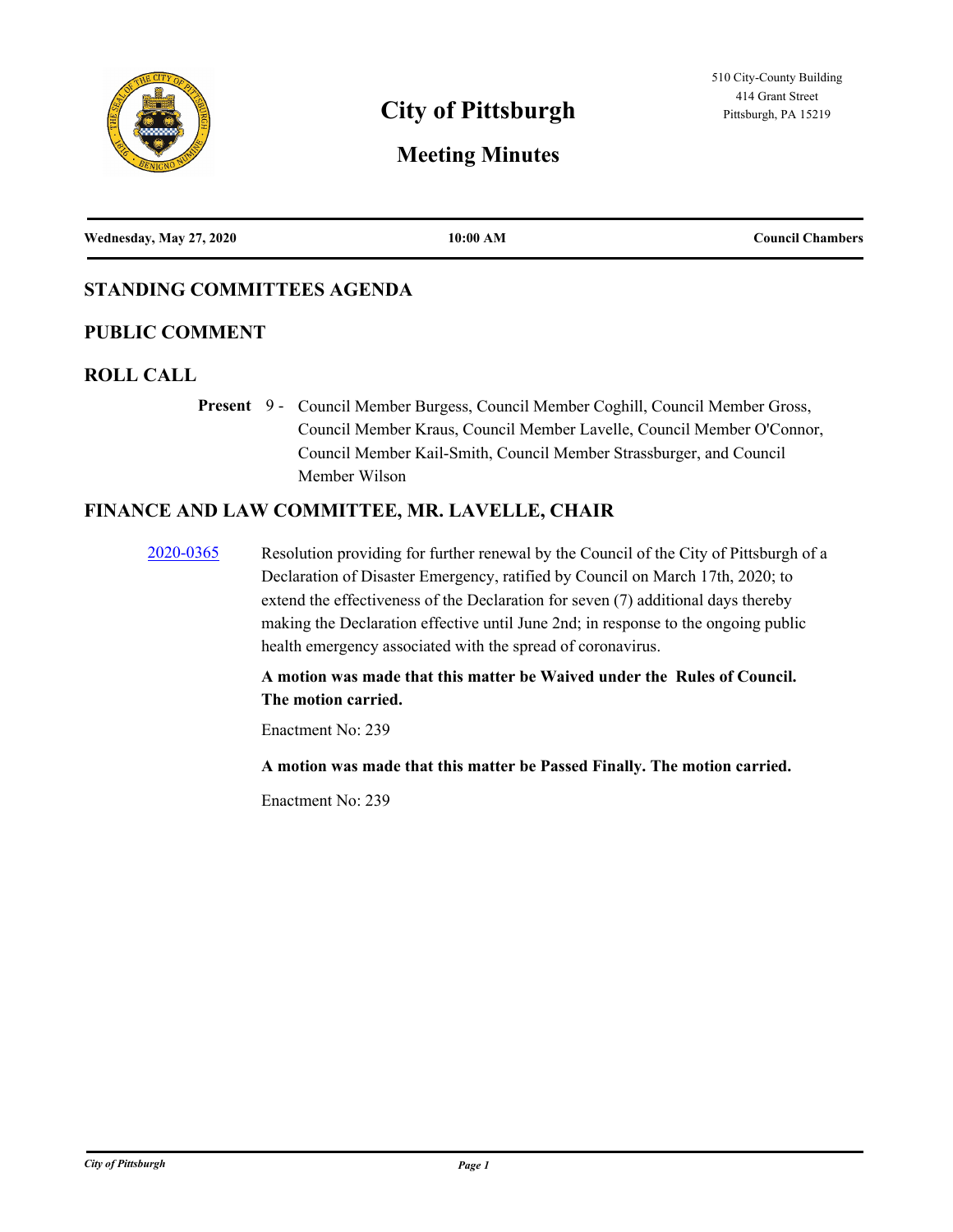### **INVOICES**

# **INVOICES FOR COUNCIL APPROVAL**

**The following departmental invoices not covered under a contract with the City shall be paid by the City Controller after the invoices have been approved by City Council at the May 27th 2020 Standing Committees meeting. A completed standard form detailing the expenditures is attached to all of the below listed invoices. No payments will be made to any of the below listed vendors prior the approval of City Council.**

# **CITY COUNCIL**

**Burny, Mohammed – reimb./mailchimp subscription (Dist. 1) 32.09**

**East End Print – East End print ad for open businesses (Dist. 8) 100.00**

**East End Print – East End print ad for open businesses (Dist. 9) 150.00**

# **MAYOR**

**WB Mason Inc – water and water cooler rentals for Mayor's office 827.04**

#### **OMB**

**WB Mason Inc – face masks for motor pool 199.96**

**WB Mason Inc – water and water cooler rentals for OMB 2,345.40**

#### **I&P**

**Spok Inc – pager service 838.26**

**Spok Inc – pager service 304.96**

# **LAW**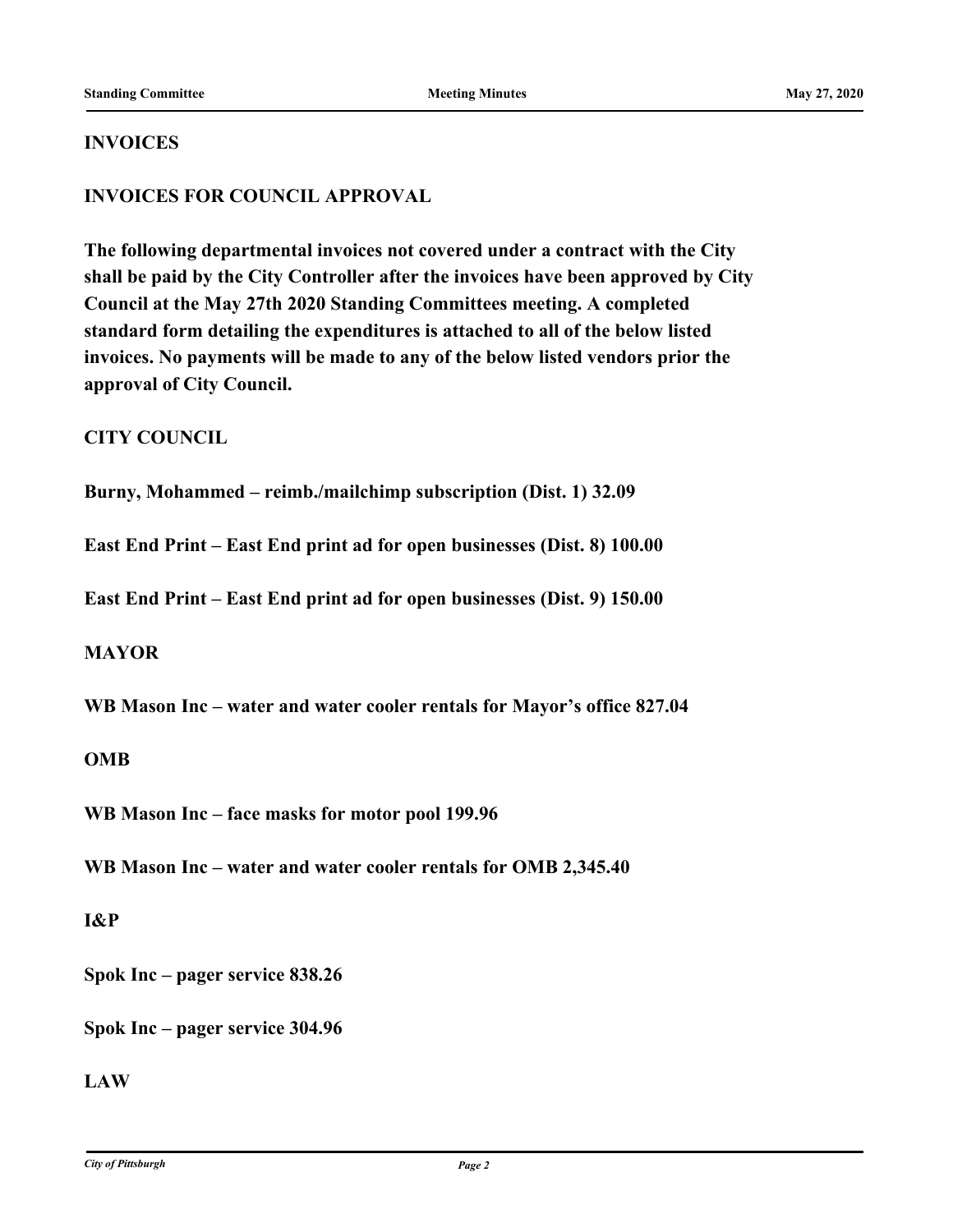**CSI Corporate Security & Investigations – professional services for litigation case 227.92**

**DeSimone, Jane – arbitrator services for arbitration hearing 352.59**

**D'Appolonia Engineering – professional services for litigation case 371.80**

# **HUMAN RESOURCES**

**New Pittsburgh Courier – advertisements 581.80**

**NCS Pearson Incorporated – educational supplies 794.50**

**Venture Outdoors Inc – CityFit discounted services for employees 228.00**

# **HUMAN RELATIONS**

**Thomas Ciora – specialized production of materials for educational trainings 1,000.00**

# **PUBLIC SAFETY**

**Masalehdan Investment Corp – nitrile gloves for first responders 2,267.72**

#### **POLICE**

**Approved Toilet Rentals – portable toilets for firing range 197.60**

**Brownells – SWAT weapon supplies 1,247.91**

**Nautical Academics – river rescue training 2,400.00**

**Net Transcripts Inc – transcripts for OMI 71.64**

**Pennsylvania Chiefs of Police Association – dues to association 150.00**

**Super Seer Corporation – motorcycle helmets 2,836.80**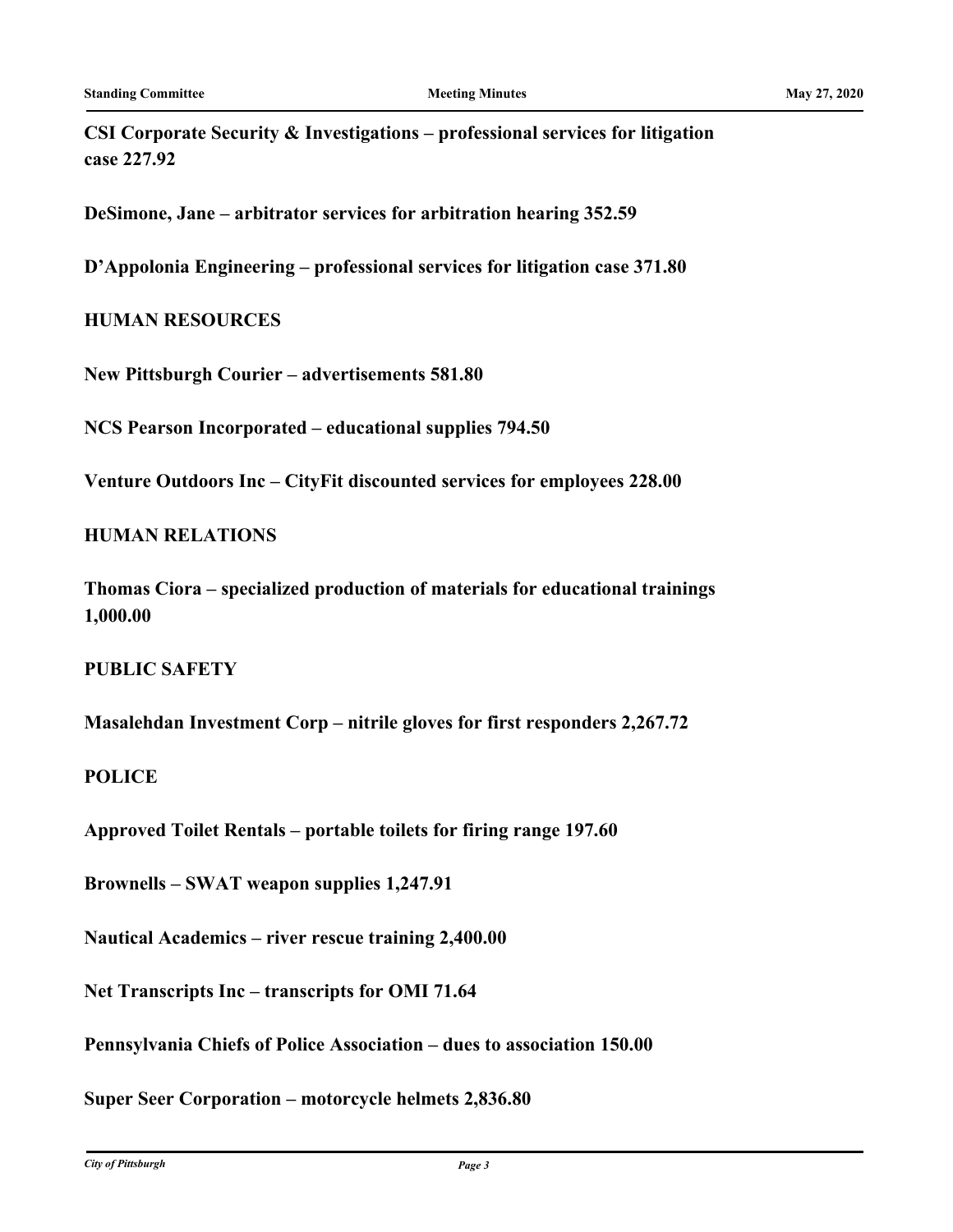# **S&D Calibration Services – speedometer Accutrak certification 687.50**

**TransUnion – subscription and intel services 291.00**

**Spok Inc – pagers & service 1,057.56**

**FIRE**

**Fire Force Inc – replacement parts for equipment 592.00**

**Kleen-Line Services Co – disposal of waste oil 91.20**

**Pro-Am Safety – protective coveralls 656.03**

**Revell, Robert – reimbursement for supplies 173.77**

# **PARKS & RECREATION**

**Greater Pittsburgh Community Food Bank – box for "Grab N Go" meals 32.30 A motion was made that this matter be Approved. The motion carried.**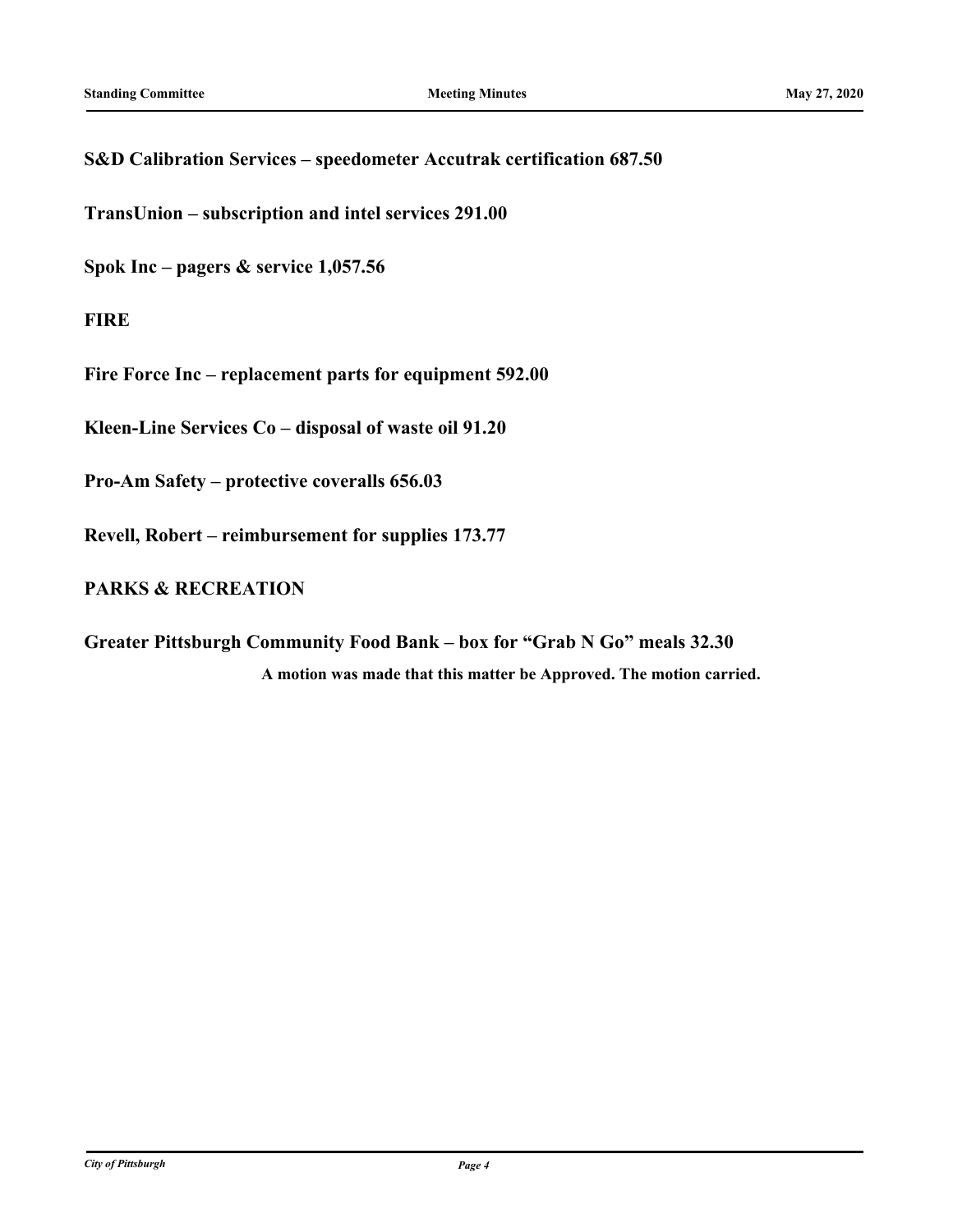### **INTRA DEPARTMENTAL TRANSFERS**

**To: The Honorable President and Members of Council From: Office of Management and Budget Date: May 19, 2020 Re: Intradepartmental transfer**

**Dear President and Members of Council:**

**\_\_\_\_\_\_\_\_\_\_\_\_\_\_\_\_\_\_\_\_\_\_\_\_\_\_\_\_\_\_\_\_\_\_\_\_\_\_\_\_**

**\_\_\_\_\_\_\_\_\_\_\_\_\_\_\_\_\_\_\_\_\_\_\_\_\_\_\_\_\_\_\_\_\_\_\_\_\_\_\_\_**

**Per Resolution 792 of 2019, which authorizes City Council to approve intradepartmental transfers throughout the 2020 Fiscal Year, the Office of Management and Budget would like to make the following transfer(s):**

**Department of Public Works – Bureau of Environmental Services**

**Amount from: \$25,000.00 from 430000.56151 Operational Supplies**

**Amount to: \$25,000.00 to 430000.54101 Cleaning**

**This transfer is needed to pay for cleaning and disinfecting services on an as-needed basis for the City's vehicles.**

**Department of Public Safety – Bureau of Police**

**\_\_\_\_\_\_\_\_\_\_\_\_\_\_\_\_\_\_\_\_\_\_\_\_\_\_\_\_\_\_\_\_\_\_\_\_\_\_\_\_**

**Amount from: \$40,000.00 from 230000.56151 Operational Supplies**

**Amount to: \$40,000.00 to 230000.54101 Cleaning**

**This transfer is needed to pay for unbudgeted Police vehicle cleaning and disinfecting services required in response to COVID-19.**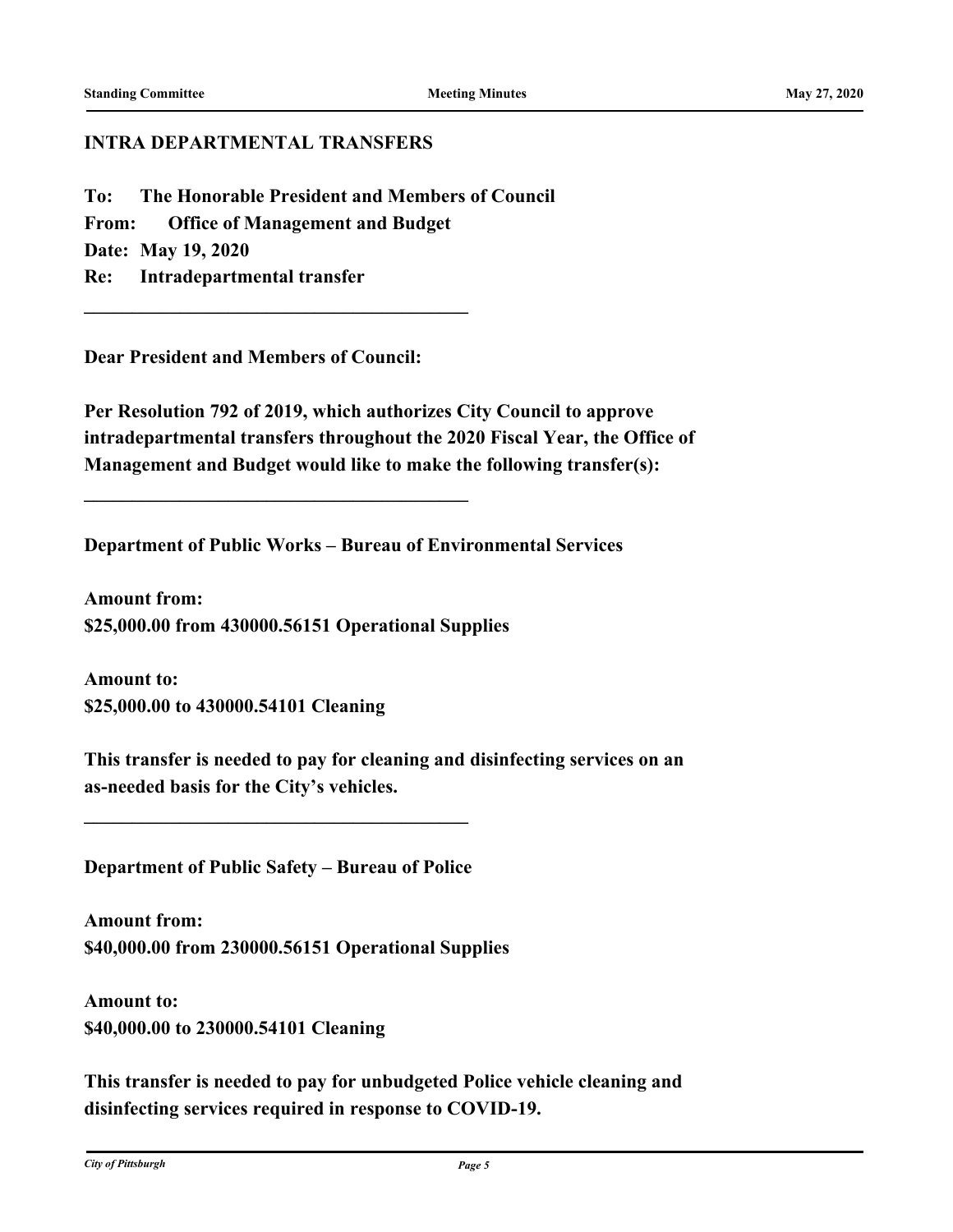#### **A motion was made that this matter be Approved. The motion carried.**

# **P-CARD APPROVALS**

#### **A motion was made that this matter be Approved. The motion carried.**

#### [Item 9](http://pittsburgh.legistar.com/gateway.aspx?m=l&id=/matter.aspx?key=25167) **P-Cards**

# **PUBLIC SAFETY SERVICES COMMITTEE, MR. O'CONNOR, CHAIR**

#### **NEW PAPERS**

[2020-0348](http://pittsburgh.legistar.com/gateway.aspx?m=l&id=/matter.aspx?key=25140) Resolution authorizing the Mayor and Director of the Department of Public Safety to receive grant funding from the US Department of Health and Human Services to assist in the City's Emergency Medical Services' efforts to prevent, prepare for, and respond to the coronavirus and further providing an agreement and expenditures not to exceed ONE HUNDRED THIRTY EIGHT THOUSAND ONE HUNDRED SIXTY TWO DOLLARS AND SIXTY SIX CENTS (\$138,162.66) for this stated purpose.

# **A motion was made that this matter be Affirmatively Recommended. The motion carried.**

[2020-0349](http://pittsburgh.legistar.com/gateway.aspx?m=l&id=/matter.aspx?key=25141) Resolution amending Resolution No. 493 of 2019, which had previously amended Resolution No. 133 of 2018, authorizing the Mayor and Director of the Department of Public Safety to enter on behalf of the City of Pittsburgh into a three-year professional services agreement or agreements with Johnson Controls for security camera integration and support services, by transferring funds from equipment  $\&$ supplies to professional services.

> **A motion was made that this matter be Affirmatively Recommended. The motion carried.**

# **PUBLIC WORKS COMMITTEE, MR. COGHILL, CHAIR**

# **NEW PAPERS**

[2020-0342](http://pittsburgh.legistar.com/gateway.aspx?m=l&id=/matter.aspx?key=25134) Resolution authorizing the Mayor and Director of the Department of Public Works to apply for grant funding from the Pennsylvania Department of Conservation and Natural Resources' Community Conservation Partnerships Program to provide funding to update the City's Urban Forest Master Plan. The grant proposal includes an ask of up to \$35,000 with a local match of up to \$35,000 to come out of the 2021 City of Pittsburgh Shade Tree Trust Fund. (4000285300.53901.00). In the event the grant is awarded, this resolution provides for an agreement and expenditures not to exceed SEVENTY THOUSAND (\$70,000.00) dollars for this stated purpose.

> **A motion was made that this matter be Affirmatively Recommended. The motion carried.**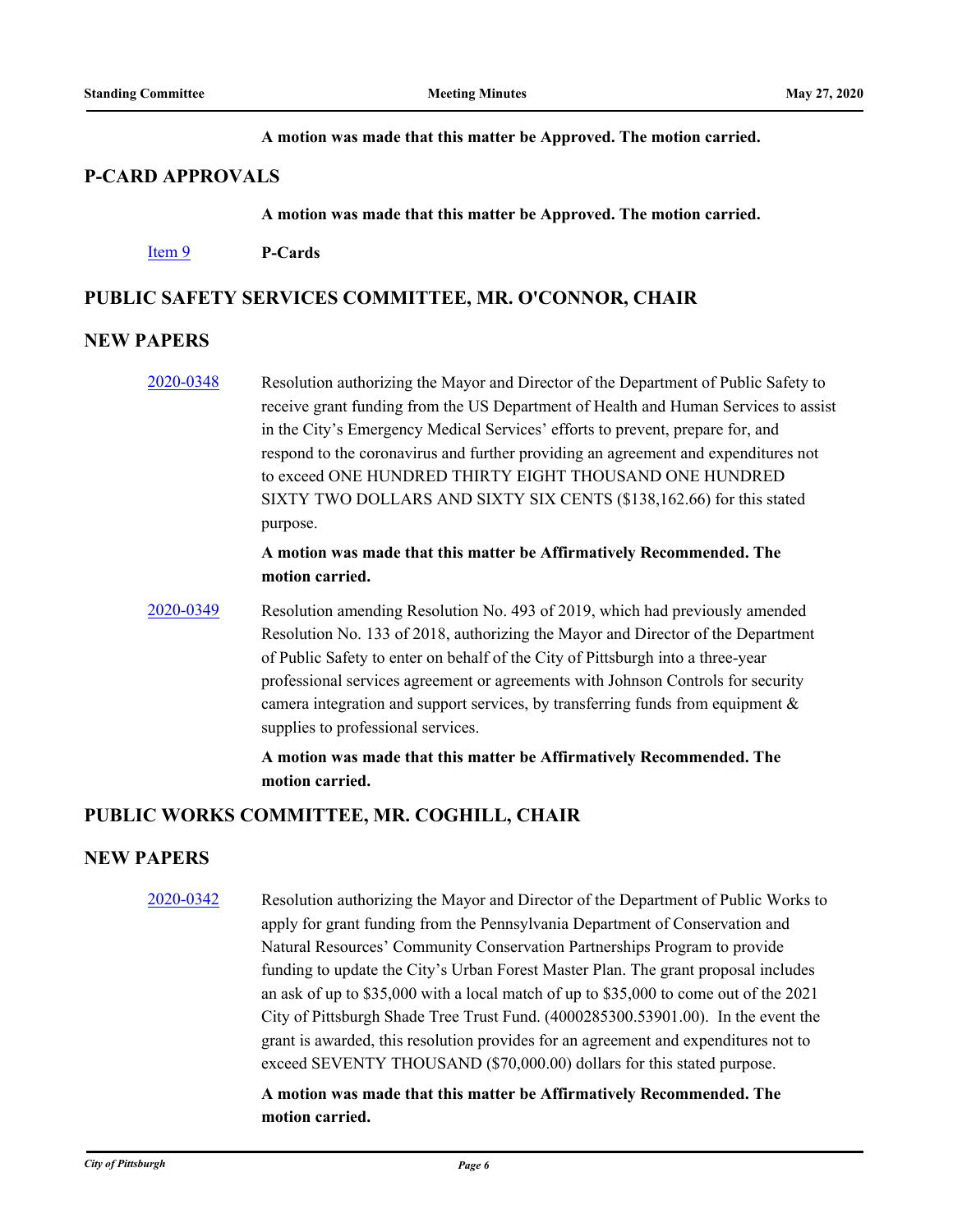[2020-0343](http://pittsburgh.legistar.com/gateway.aspx?m=l&id=/matter.aspx?key=25135) Resolution authorizing the Mayor and the Director of the Department of Public Works, to receive a grant from the Keep America Beautiful Public Space Recycling Grant in the form of 60 Clear Stream special event recycling collection frames with signage frames, 60 cases of 100 bags/case, and 3-transport/storage carts, with a cash value of TEN THOUSAND TWO HUNDRED EIGHTY FIVE (\$10,285.00) DOLLARS.

> **A motion was made that this matter be Affirmatively Recommended. The motion carried.**

# **LAND USE AND ECONOMIC DEVELOPMENT COMMITTEE, MR. WILSON, CHAIR**

# **DEFERRED PAPERS**

[2020-0248](http://pittsburgh.legistar.com/gateway.aspx?m=l&id=/matter.aspx?key=25036) Ordinance amending and supplementing the Pittsburgh Code of Ordinances, Title Nine - Zoning, Chapter 915 -Environmental Performance Standards, subsection 915.06, Sustainable Development for Publicly Financed Buildings, by deleting certain language and adding a new subsection 915.08 titled "Sustainable Development for City Owned Facilities"

*(Public Hearing held 5/20/2020)*

# **A motion was made that this matter be Affirmatively Recommended. The motion carried.**

[2020-0252](http://pittsburgh.legistar.com/gateway.aspx?m=l&id=/matter.aspx?key=25040) Resolution consenting to an amendment to the elTRID Planning Study and authorizing the Mayor and the Director of the Department of City Planning, on behalf of the City of Pittsburgh, to take necessary actions to seek necessary consent for and, if obtained, to undertake an amended Planning Study as a prerequisite to considering an amendment to the current East Liberty Transit Revitalization Investment District Boundary.

**SPONSOR /S:** COUNCIL MEMBER BURGESS

**A motion was made that this matter be Held in the Committee on Land Use and Economic Development, due back by 6/3/2020. The motion carried.**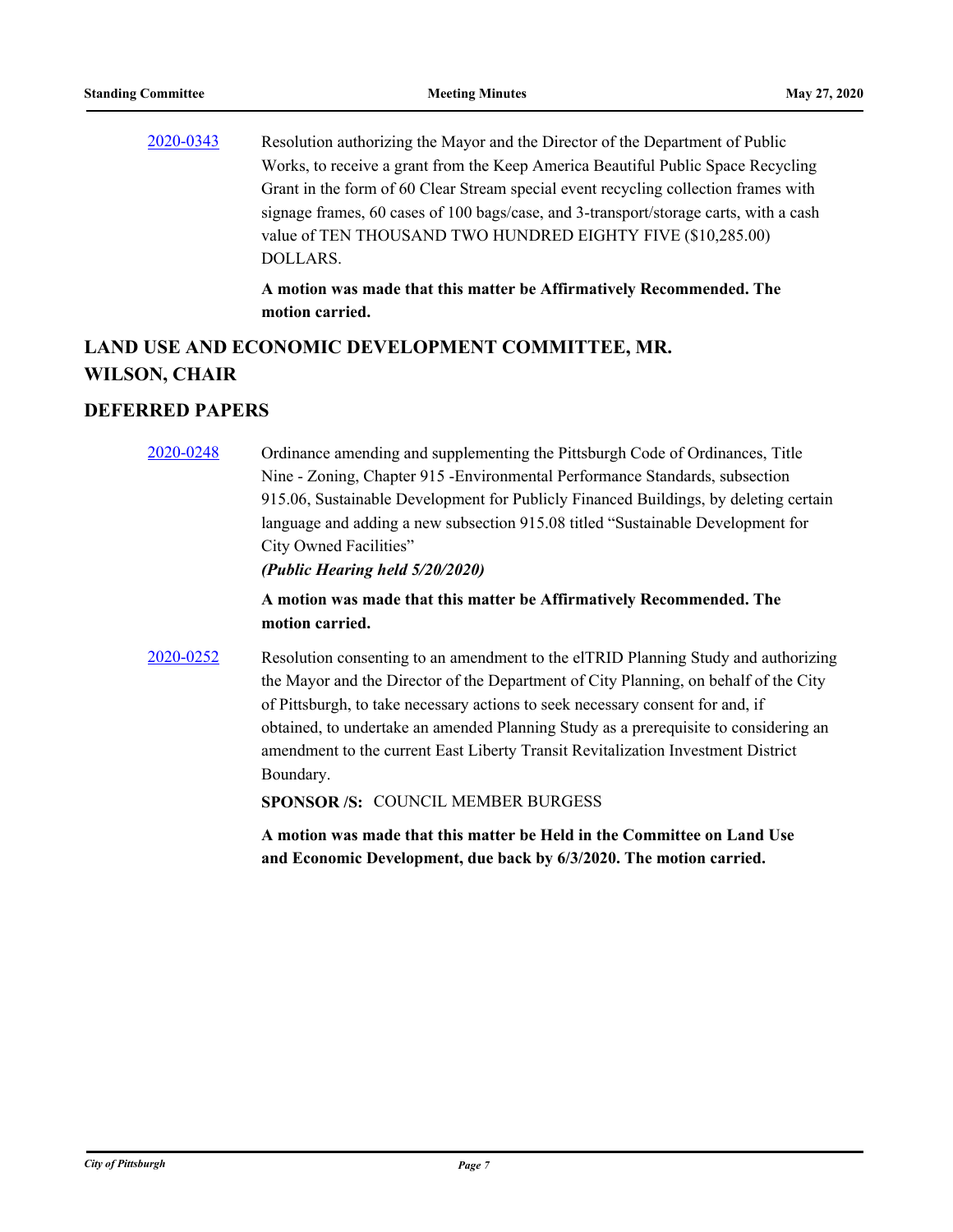# **INNOVATION, PERFORMANCE AND ASSET MANAGEMENT COMMITTEE, MRS. STRASSBURGER, CHAIR**

# **SUPPLEMENTAL - NEW PAPERS**

[2020-0368](http://pittsburgh.legistar.com/gateway.aspx?m=l&id=/matter.aspx?key=25161) Resolution authorizing the Mayor and the Director of the Department of Mobility and Infrastructure or the Director of the Department of Innovation and Performance to enter into a multi-year licensing agreement with Cyclomedia Technology, Inc. for the purposes of a pole inventory and audit - specifically for the purposes of streetlight and telecommunication attachment inventory in year one of the agreement, and for inventory of other telecommunication assets in subsequent years of the agreement and providing the payment of the cost thereof, not to exceed Seven Hundred Sixty Eight Thousand, Three Hundred Forty Six Dollars and Seventy Five Cents (\$768,346.75).

> **A motion was made that this matter be Affirmatively Recommended. The motion carried.**

# **INTERGOVERNMENTAL AFFAIRS COMMITTEE, MS. GROSS, CHAIR**

# **SUPPLEMENTAL - NEW PAPERS**

[2020-0361](http://pittsburgh.legistar.com/gateway.aspx?m=l&id=/matter.aspx?key=25154) Resolution amending Resolution 394 of 2018 to clarify the appropriate Neighborhood Stabilization Program reference.

### **A motion was made that this matter be Affirmatively Recommended. The motion carried.**

# **DEFERRED PAPERS**

[2020-0141](http://pittsburgh.legistar.com/gateway.aspx?m=l&id=/matter.aspx?key=24926) Resolution adopting Plan Revision to the City of Pittsburgh's Official Sewage Facilities Plan for the 2926 Smallman Street Land Development project, located at 2920 & 2930 Smallman Street of Pittsburgh, PA, 15201.

> **A motion was made that this matter be Held in the Committee on Intergovernmental Affairs, due back by 6/10/2020. The motion carried.**

# **NEW PAPERS**

[2020-0345](http://pittsburgh.legistar.com/gateway.aspx?m=l&id=/matter.aspx?key=25137) Resolution providing for an Agreement, or Agreements with the Fair Housing Partnership, to provide comprehensive fair housing training to all relevant staff members of the City of Pittsburgh, the Housing Authority of the City of Pittsburgh, the Urban Redevelopment Authority, and private housing providers. Training will include understanding affirmatively furthering fair housing, reasonable accommodation and modifications, and general fair housing laws, in an amount not to exceed Sixty-four Thousand Seven Hundred and Fifty Dollars (\$64,750.00).

#### **A motion was made that this matter be Affirmatively Recommended. The motion carried.**